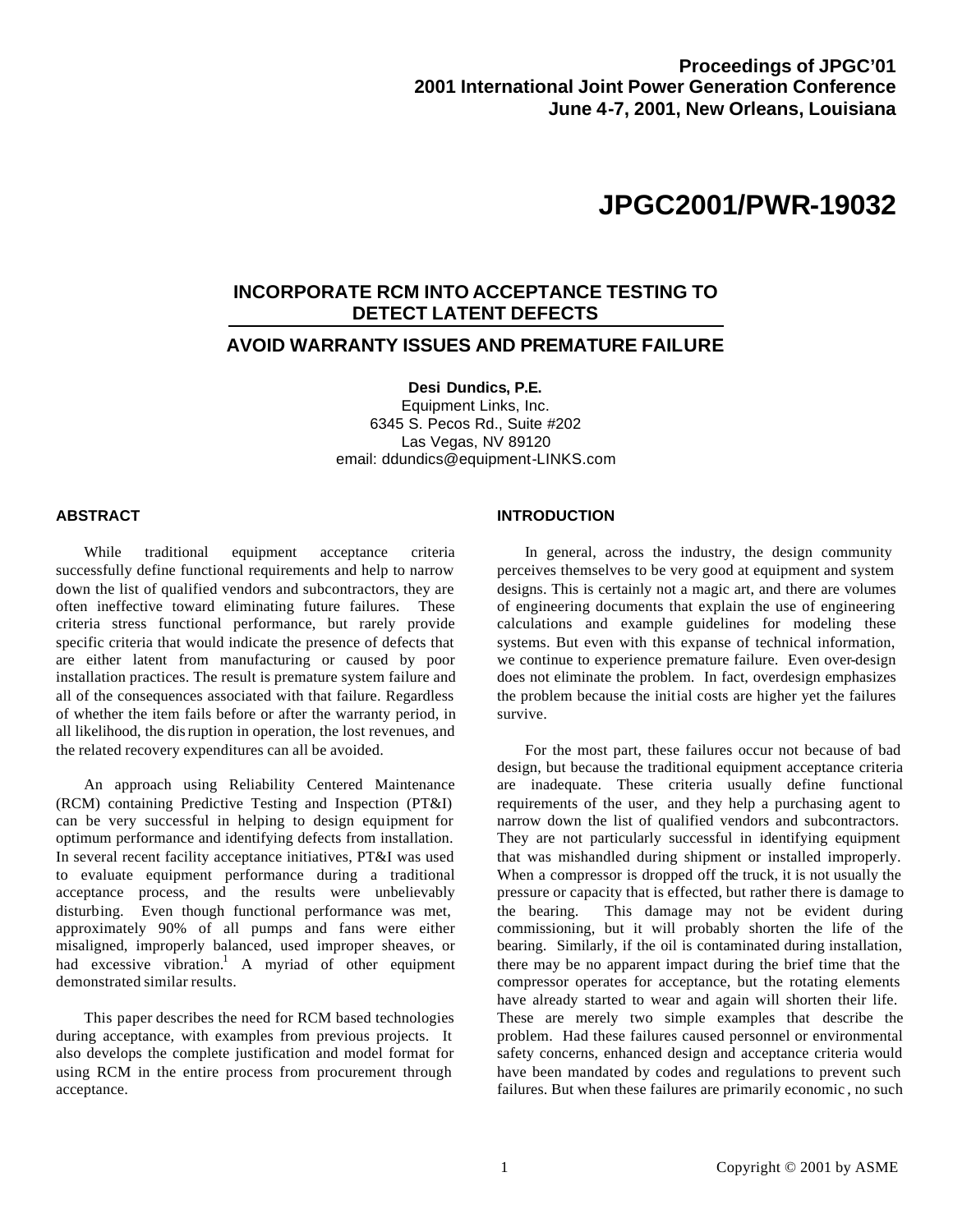criteria are mandated and the burden of both design and operation rely upon internal measures.

When considering the maintenance community, we discover some organizations having made tremendous strides in techniques to extend the life of equipment. These efforts revolve around the efforts of Reliability Centered Maintenance (RCM), which is the process of generating the optimum mix of applicable and cost effective maintenance actions to improve equipment performance and extend its life. One of the elements of RCM is the use of sophisticated technologies (predictive maintenance) to assess equipment condition, and then to take further investigative or health restorative actions based on meeting specified criteria.

Interestingly enough, as an industry, we have been very slow in incorporating the knowledge from these RCM into the commissioning process.

This paper describes the gap between RCM and commissioning, and further describes how to eliminate the gap. It discusses three basic concepts:

- What is the current commissioning process, and where does it fall short,
- How can we use RCM to identify potential failures caused by defects from manufacturing and installation,

• How can we apply RCM knowledge to improve our acceptance criteria.

This paper will consistently use the example of a common motor driven centrifugal pump to help explain the concepts.

#### WHAT IS THE CURRENT COMMISSIONING PROCESS. AND WHERE DOES IT FALL SHORT?

In a traditional commissioning document, the typical definitions in a design and acceptance document might be:

- flow requirements,
- pressure requirements,
- specifications for stages, size, etc.
- specifications for driver, voltage, phases, frequency, etc.,
- specifications for lubrication,
- specifications for any unique or customer requirements,
- specifications for instrumentation.

These specifications are sent out for bid, a manufacturer is selected, an installation contractor is selected, and the project is managed and accepted based on meeting the above specifications.

Focusing on the bearings, the specifications may include criteria for the type of bearings that are desired, and sometimes may also include the type of lubrication, but rarely includes criteria for balance and alignment. Experienced installers and inspectors can qualitatively identify when balance and misalignment are not satisfactory, but without specific criteria it may be impossible to enforce a contractor to make necessary adjustments. Any adjustments of this nature may depend entirely on a good working relationship between the two organizations. One way to measure imbalance and misalignment is with vibration analysis, and the bottom line is that if specific vibration criteria are not written into the specification, then there is little recourse by which to force a contractor to make the necessary adjustments.

The impact of specifying a balance grade can be significant. In one recent installation, the initial measured grade level of the pump was calculated to be "16" and was adjusted to a grade level "2.5" when measured in accordance with ISO  $1940-1^2$ . From experience, this would effectively increase the bearing life from 3 years to 8 years. Had this been left unadjusted, the equivalent result is like saying that failure will occur soon after the warranty expires, and would occur three times as often. Although the initial acquisition and installation costs may stay low this way, future operations and maintenance costs will be much higher. The effective life cycle cost of the equipment will be high. The before and after vibration spectrum of the pump are shown below. In addition, the effect on bearing life as a result of balance grade is also shown.

### **Vibration, Before and After Balancing**

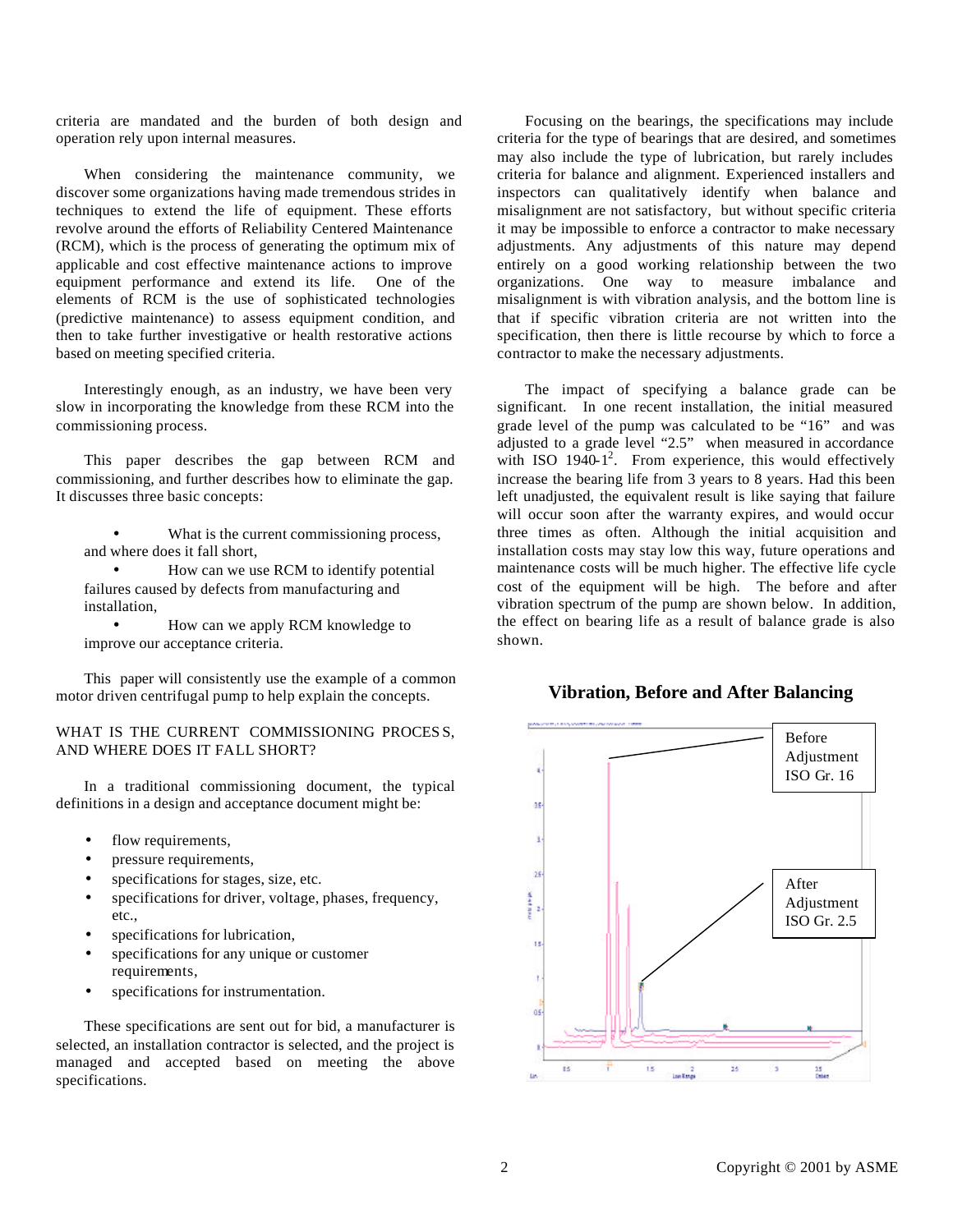



In another example with the same pump, potential contamination of the oil with water would also contribute to significant shortening of life of the bearings. As demonstrated in the below graph, measured against a base limit of 100 ppm water, an additional 100 ppm water would reduce the life of the bearing by one half<sup>5</sup>. Unless maximum limits of various oil parameters are specified, this is another situation where the contractor cannot be enforced to comply with ASTM standards.



In the above examples, both vibration analysis and lubricating oil analysis demonstrated significant value in specifying a limit and requiring the installation contractor to adhere to those limits. In other words, these tests are applicable. However, it is not clear if either test is cost effective. If this is a 100 hp critical pump, and it's failure would result in safety consequences or high economic cost, then both tests would be easy to justify. If this was a noncritical 5 hp pump, the oil sample and analysis may be cost effective, but the added cost of vibration analysis would be unnecessary. This topic of cost effectiveness will be addressed later in this paper.

But for now, if these two tests indicated potential benefit in reducing failure and extending life, the question remains: "What other tests might be available that could address other potential failures."

#### HOW CAN WE USE RCM TO IDENTIFY POTENTIAL FAILURES CAUSED BY DEFECTS FROM MANUFACTURING AND INSTALLATION?

The RCM process is very adept at determining all the ways that equipment could fail by performing what is know as a failure modes and effects analysis (FMEA).

An FMEA contains the below listed four items of information and can be graphically depicted as follows:

#### *FUNTIONAL FAILURE*

*DOMINANT FAILURE MODE* ƒ

#### *FAILURE CAUSE / EFFECT RECOMMENDED ACTION* ƒ  $\oplus$

**Step 1.** In an FM EA, the analyst first identifies all the functions of the equipment. These functions include secondary functions in addition to the primary ones. Primary functions are those that are normally measured by parameters and can be easily observed during operation. Secondary functions are support related and also include containment. In an FMEA, the functions are reworded as descriptions of the failure to be able to meet that function (i.e. functional failure).

**Step 2.** Once the functional failures are defined, the FMEA lists all possible observable ways that the equipment would fail to meet those functions. These observations are general in nature, and do not yet identify the actual part or mechanism contributing to these observations. These observations are called dominant failure modes. There can be multiple dominant failure modes for each functional failure.

**Step 3.** Once the dominant failures modes are defined, the FMEA attaches to each mode the specific mechanisms that could cause those observations to occur. These mechanisms are defined as failure causes. An analysis of each of the failure causes will determine the risk associated with each failure cause, and leads to an assessment of the possible consequences that would occur should a failure happen as a result of that cause. This analysis is called the failure effect.

**Step 4.** Whenever a failure cause results in an effect that creates more risk than the organization desires, then the risk must be mitigated with some sort of action. This action must be both applicable and cost effective. If no applicable or cost effective action can be defined, and if the risk must be mitigated, then the organization needs to consider redesign that could eliminate or reduce the effects of that failure cause.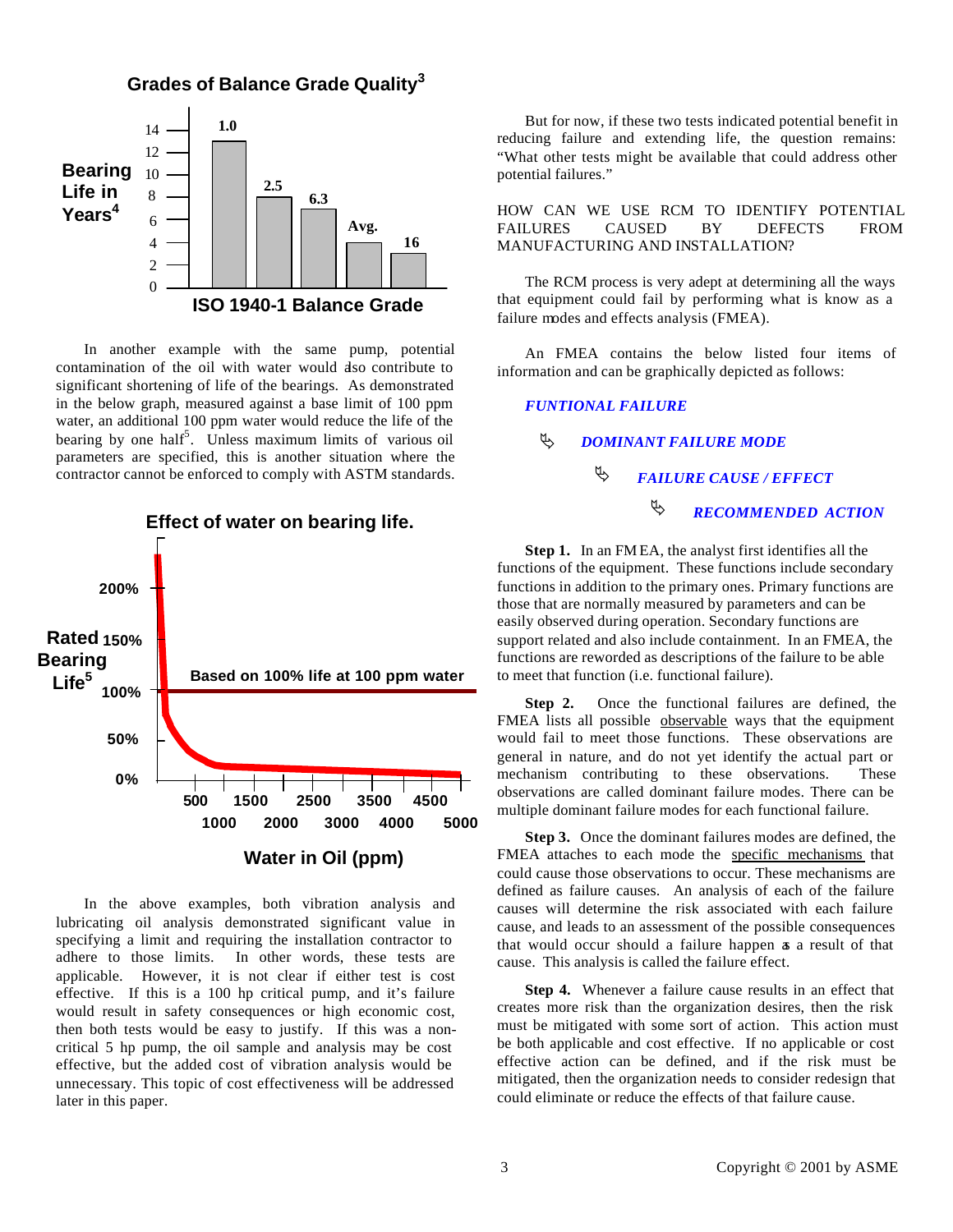The above description of an FMEA is very basic. Further details about developing FMEA's can be obtained from a number of RCM books in the industry.

An analysis of our example pump might lead to the failure tree structure as shown below.

# *SAMPLE PUMP FAILURE TREE STRUCTURE*

| <b>Dominant</b>                        |                                                                                                                                      |
|----------------------------------------|--------------------------------------------------------------------------------------------------------------------------------------|
| <b>Failure Mode</b>                    | <b>Failure Cause</b>                                                                                                                 |
|                                        |                                                                                                                                      |
|                                        |                                                                                                                                      |
|                                        |                                                                                                                                      |
|                                        | Casing not completely filled with water                                                                                              |
|                                        | Partial pump suction blockage                                                                                                        |
|                                        | Pump impeller or wearing rings are worn                                                                                              |
|                                        |                                                                                                                                      |
|                                        | Seal faces are damaged or not flat                                                                                                   |
| Pump leaks excessively at stuffing box |                                                                                                                                      |
|                                        | Defective or improper packing                                                                                                        |
|                                        | Shaft sleeve worn or scored                                                                                                          |
|                                        |                                                                                                                                      |
| Pump does not start                    |                                                                                                                                      |
|                                        | Defective motor                                                                                                                      |
|                                        | Impeller binding against casing                                                                                                      |
| Pump fails while running               |                                                                                                                                      |
|                                        | Bent or broken drive shaft                                                                                                           |
|                                        | Improper/inadequate pump bearing lubrication                                                                                         |
|                                        | Lack of pump bearing cooling water                                                                                                   |
|                                        | Misalignment                                                                                                                         |
|                                        | Motor bearing improperly lubricated                                                                                                  |
|                                        | Motor rotor failure                                                                                                                  |
| Excessive noise or vibration           |                                                                                                                                      |
|                                        | Unstable foundation, cracks or mounting not tight                                                                                    |
|                                        | Cavitation caused by impeller wear                                                                                                   |
| Containment breached                   |                                                                                                                                      |
|                                        |                                                                                                                                      |
|                                        | Corrosion of pump casing, fittings, appurtenances                                                                                    |
|                                        | Defective or improper packing                                                                                                        |
|                                        |                                                                                                                                      |
|                                        | Pump impeller or wearing rings are worn                                                                                              |
|                                        | Internal casing leaks                                                                                                                |
|                                        | Low/Inadequate Pump Flow<br>Low pump discharge pressure<br>Mechanical seal leaks excessively<br>External leakage<br>Internal leakage |

This failure tree is general for most pumps of the type in our example, and depicts the functions, failure modes and failure causes. It does not yet depict associated consequences of those failures. The next step of the process would be to determine the likelihood that such a failure cause would occur, and to determine the specific consequences that would result. Based on those likelihoods and consequences, the failure causes are ranked in terms of risk and a further determination can be made as to which failure causes are worth trying to eliminate or at least reduce their consequences. Failure causes that have a

relatively high or medium level of risk must be mitigated with a cost effective action.

To demonstrate assessment of risk, consider our example pump in a auxiliary water service where there is an installed spare. When the primary pump fails, the spare pump starts automatically and function is preserved. Consider, alternately, that the same pump is installed in an oil service for the main turbine where there is no spare. Should that pump fail, the entire turbine must be removed from service and revenues are jeopardized. It is the same pump in both situations, yet they have two completely opposite consequences. The amount of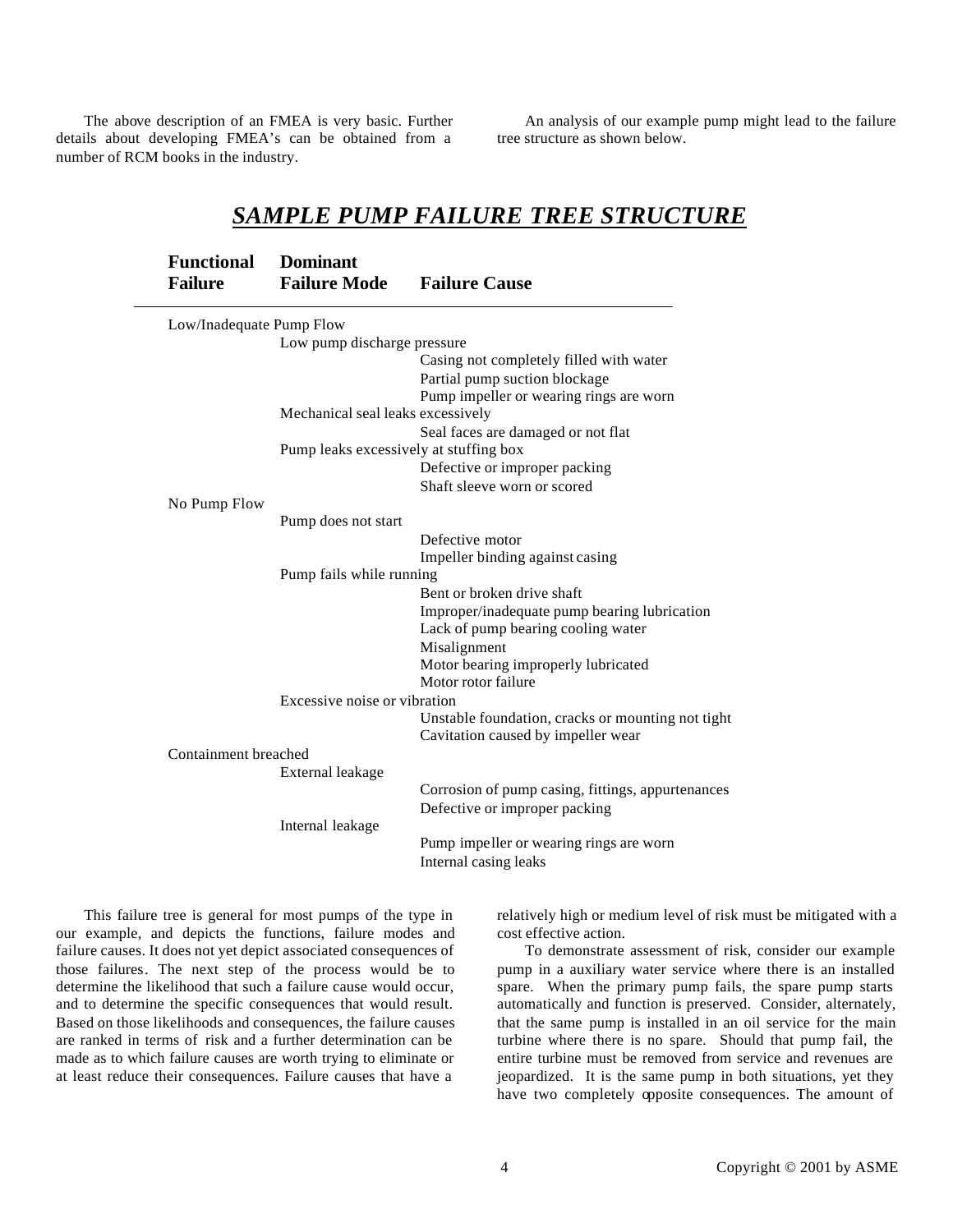time, resources and money invested to maintain the pump should be consistent with the consequences when that failure cause occurs.

HOW CAN WE APPLY RCM KNOWLEDGE TO IMPROVE OUR ACCEPTANCE CRITERIA?

The above process primarily describes how the FMEA pertains to the operations and maintenance community, and the resultant actions are those that are performed during the continued and long-term operation of the equipment. The same process is adapted for design and acceptance purposes to identify immediate defects that need to be eliminated, and also to identify future maintenance requirements that must be part of the design.

• Consider that each failure cause is not one that develops over time, but rather that it occurs during installation. If our example pump was dropped off the edge of the truck but does not look damaged, how can we find the defects that might not impede immediate performance, but will definitely shorten its expected life?

Examples of acceptance actions that are designed to look for the above could include the following:

- vibration analysis to verify balancing, alignment and bearing related defects. Alignment can also be verified using laser alignment techniques.
- sample and analyze the lubricating oil to verify that the oil is correct and not contaminated,
- perform performance (pump) test to ensure proper flow, pressure and efficiency,
- infrared thermography to verify motor connections and hot bearings
- power factor and insulation resistance tests to verify acceptable levels of power loss through insulation that could also be due to dirt and moisture,
- high voltage test to verify windings and connections,
- motor tests such as motor circuit or flux analyses to verify the condition of the complete motor circuit.
- Use the FMEA and future maintenance actions to ensure that the design allows those actions to be performed.
	- if future maintenance actions require vibration analysis, then ensure that the design identifies the required vibration sensor points and that appropriate sensors and vibration pads are included in the equipment specification,
	- if oil analysis is a requirement, then ensure that there is an accessible oil port for taking the samples.

WHEN DOES USING PT&I FOR ACCEPTANCE MAKE SENSE ?

Design engineers should understand that considerations during design can benefit the later stages of maintenance and operations. The acceptance criteria and the associated acceptance documents provide significant benefit toward integrating the design community with the O&M community. These technologies will define what technologies will be required to verify a defect free acceptance, what technologies will be required for equipment condition assessment and maintenance, who will be involved in supporting those technology initiatives, and when during the entire process will those technologies be required.

Design engineers should also understand that enhanced design features may increase the cost of acquisition and installation, so those additional features should only be included when it is cost effective over the entire life -cycle of the equipment to do so. It is not the intent of the acceptance criteria to unnecessarily drive up the cost of equipment installations and contractor work. If the cost of the added inspections and the cost of enhanced equipment designs outweigh their performance and life -cycle value, then obviously requiring overly restrictive acceptance criteria should not be used. The acceptance criteria should define the "minimum" limits essential for a good, quality installation.

#### SUMMARY

The process elements of RCM and predictive technologies can be very helpful in supporting the "forward-thinking" vision that value and cost span the entire life of equipment. Recognizing that installation defects play a critical role in shortening the desired life of our equipment, we need to be better at identifying those defects and enforcing installation contractors to eliminate them. Even though the extra identification of the defects may cause acquisition costs to ris e, the benefits could be tremendous, extending the life of equipment, increasing equipment reliability and effectively mitigating risk of failure.

An additional benefit of proactively integrating RCM with the design process, is that an organization effectively bridges the gap between design and O&M to create an optimum solution for system productivity. Communication is improved, and the entire culture of the organization becomes one step closer to the vision of a cohesive work group service team.

#### **REFERENCES**

<sup>1</sup>"Reliability Centered Building and Equipment Acceptance Guide", National Aeronautics and Space Administration, January, 2001

<sup>2</sup>ISO 1940-1:1986 Mechanical Vibration – Balance Quality requirements of Rigid Motors – Part 1: Determination of permissible residual balance.